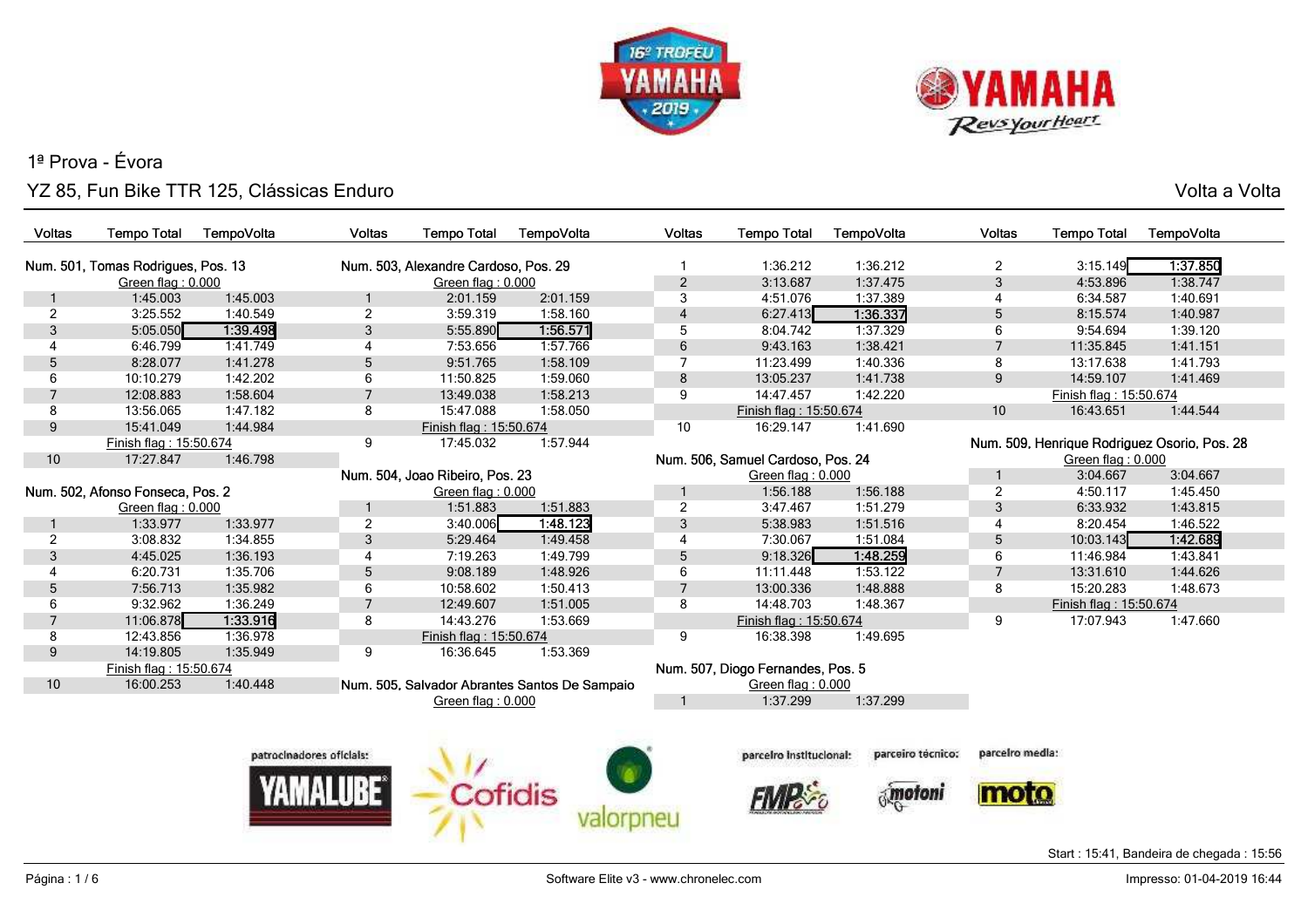



Volta a Volta

| <b>Voltas</b> | <b>Tempo Total</b>              | TempoVolta | <b>Voltas</b>  | <b>Tempo Total</b>             | TempoVolta                                    | <b>Voltas</b> | <b>Tempo Total</b>                 | TempoVolta                                                                   | Voltas         | <b>Tempo Total</b>                     | TempoVolta |
|---------------|---------------------------------|------------|----------------|--------------------------------|-----------------------------------------------|---------------|------------------------------------|------------------------------------------------------------------------------|----------------|----------------------------------------|------------|
|               | Num. 510, Afonso Froufe, Pos. 1 |            |                |                                | Num. 515, Francisco Lopes Da Fonseca, Pos. 17 |               |                                    | Num. 519, Nuno Miguel Rebocho Vaz Pinós Barro Num. 521, Pedro Amaro, Pos. 25 |                |                                        |            |
|               | Green flag: $0.000$             |            |                | Green flag: 0.000              |                                               |               | Green flag: 0.000                  |                                                                              |                | Green flag: 0.000                      |            |
|               | 1:32.052                        | 1:32.052   |                | 2:02.003                       | 2:02.003                                      |               | 1:46.073                           | 1:46.073                                                                     |                | 1:56.038                               | 1:56.038   |
| 2             | 3:07.378                        | 1:35.326   |                | 3:45.572                       | 1:43.569                                      | 2             | 3:26.390                           | 1:40.317                                                                     | $\overline{2}$ | 3:41.791                               | 1:45.753   |
| 3             | 4:42.995                        | 1:35.617   | 3              | 5:30.471                       | 1:44.899                                      | 3             | 5:06.329                           | 1:39.939                                                                     | 3              | 5:30.305                               | 1:48.514   |
|               | 6:18.943                        | 1:35.948   |                | 7:18.056                       | 1:47.585                                      |               | 6:47.719                           | 1:41.390                                                                     |                | 7:20.537                               | 1:50.232   |
| 5             | 7:54.709                        | 1:35.766   | 5              | 9:02.553                       | 1:44.497                                      | 5             | 8:45.243                           | 1:57.524                                                                     | 5              | 9:31.689                               | 2:11.152   |
| 6             | 9:30.447                        | 1:35.738   | 6              | 10:47.537                      | 1:44.984                                      | 6             | 10:24.149                          | 1:38.906                                                                     | 6              | 11:20.225                              | 1:48.536   |
|               | 11:05.847                       | 1:35.400   | $\overline{7}$ | 12:31.763                      | 1:44.226                                      |               | 12:03.486                          | 1:39.337                                                                     | $\overline{7}$ | 13:11.969                              | 1:51.744   |
| 8             | 12:41.713                       | 1:35.866   | 8              | 14:17.569                      | 1:45.806                                      | 8             | 13:43.264                          | 1:39.778                                                                     | 8              | 14:57.656                              | 1:45.687   |
| 9             | 14:16.264                       | 1:34.551   |                | Finish flag: 15:50.674         |                                               | 9             | 15:22.072                          | 1:38.808                                                                     |                | Finish flag: 15:50.674                 |            |
|               | Finish flag: 15:50.674          |            | 9              | 16:05.334                      | 1:47.765                                      |               | Finish flag: 15:50.674             |                                                                              | 9              | 16:41.546                              | 1.43.890   |
| 10            | 15:50.675                       | 1:34.411   |                |                                |                                               | 10            | 17:02.525                          | 1:40.453                                                                     |                |                                        |            |
|               |                                 |            |                | Num. 518, Ândria Sousa, Pos. 3 |                                               |               |                                    |                                                                              |                | Num. 522, Afonso Amorim Amorim, Pos. 9 |            |
|               | Num. 512, Filipe Filipe, Pos. 6 |            |                | Green flag: 0.000              |                                               |               | Num. 520, Guilherme Nunes, Pos. 19 |                                                                              |                | Green flag: $0.000$                    |            |
|               | Green flag: $0.000$             |            |                | 1:32.972                       | 1:32.972                                      |               | Green flag: $0.000$                |                                                                              |                | 1:39.935                               | 1:39.935   |
|               | 1:40.943                        | 1:40.943   |                | 3:07.868                       | 1:34.896                                      |               | 1:53.173                           | 1:53.173                                                                     | $\overline{2}$ | 3:21.806                               | 1:41.871   |
| 2             | 3:19.962                        | 1:39.019   | 3              | 4:43.398                       | 1:35.530                                      | 2             | 3:40.581                           | 1:47.408                                                                     | 3              | 5:02.298                               | 1.40.492   |
| 3             | 4:59.703                        | 1:39.741   | $\overline{4}$ | 6:19.610                       | 1:36.212                                      | 3             | 5:25.165                           | 1:44.584                                                                     |                | 6:43.205                               | 1:40.907   |
|               | 6:39.849                        | 1:40.146   | 5              | 7:55.679                       | 1:36.069                                      |               | 7:10.911                           | 1:45.746                                                                     | 5              | 8:25.454                               | 1:42.249   |
| 5             | 8:21.864                        | 1:42.015   | 6              | 9:32.274                       | 1:36.595                                      | 5             | 8:57.353                           | 1:46.442                                                                     | 6              | 10:08.045                              | 1:42.591   |
| 6             | 10:04.670                       | 1:42.806   | $\overline{7}$ | 11:09.677                      | 1:37.403                                      | 6             | 10:44.852                          | 1:47.499                                                                     | $\overline{7}$ | 11:49.664                              | 1:41.619   |
|               | 11:47.795                       | 1:43.125   | 8              | 12:48.405                      | 1:38.728                                      |               | 12:32.799                          | 1:47.947                                                                     | 8              | 13:32.188                              | 1:42.524   |
| 8             | 13:30.213                       | 1:42.418   | 9              | 14:26.922                      | 1:38.517                                      | 8             | 14:22.769                          | 1:49.970                                                                     | 9              | 15:14.488                              | 1:42.300   |
| 9             | 15:12.868                       | 1:42.655   |                | Finish flag: 15:50.674         |                                               |               | Finish flag: 15:50.674             |                                                                              |                | Finish flag: 15:50.674                 |            |
|               | Finish flag: 15:50.674          |            | 10             | 16:04.165                      | 1:37.243                                      | 9             | 16:11.818                          | 1:49.049                                                                     | 10             | 16:57.866                              | 1:43.378   |
| 10            | 16:54.384                       | 1:41.516   |                |                                |                                               |               |                                    |                                                                              |                |                                        |            |

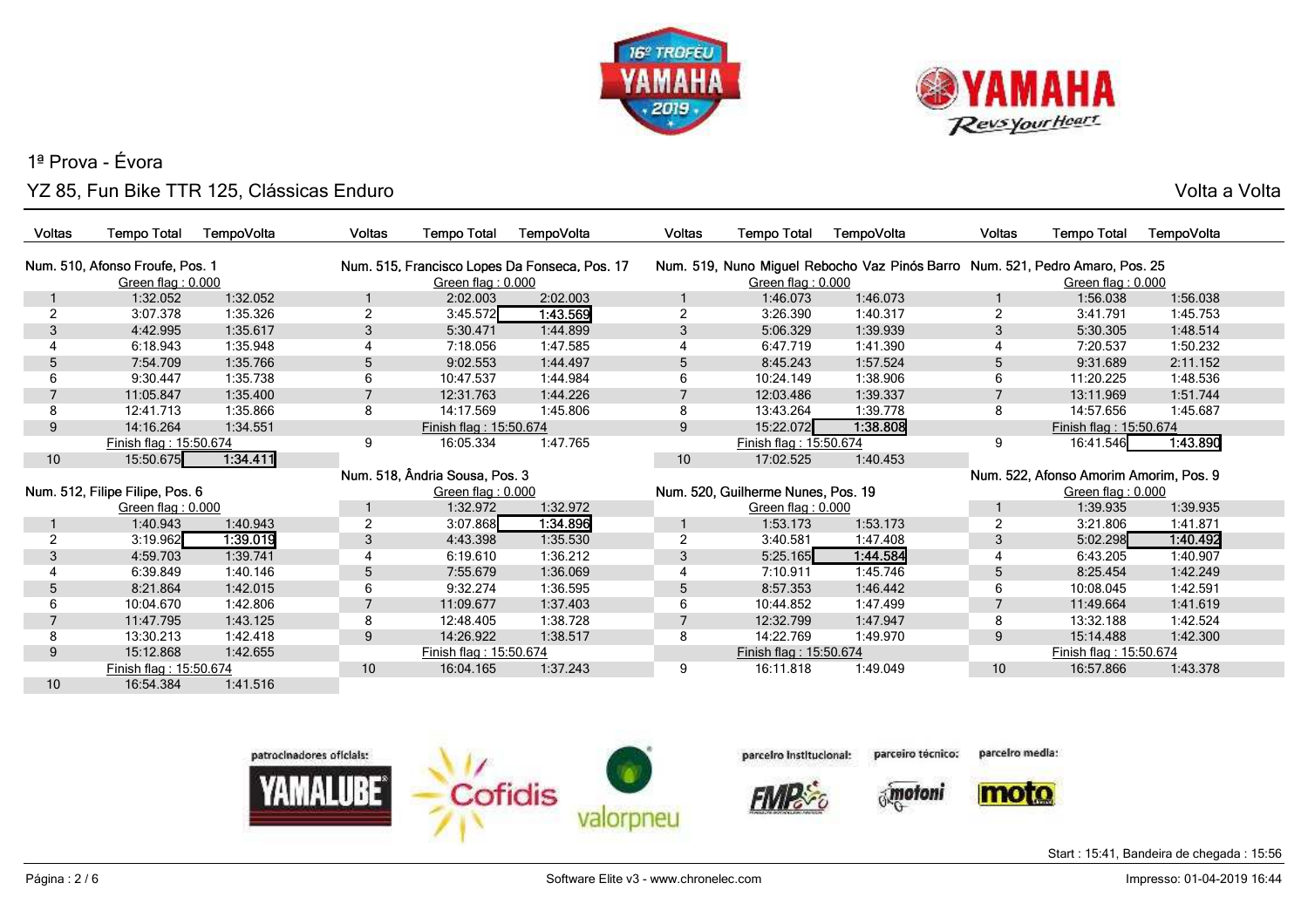



Volta a Volta

| Voltas         | <b>Tempo Total</b>               | TempoVolta                                       | <b>Voltas</b>   | <b>Tempo Total</b>               | TempoVolta | Voltas         | <b>Tempo Total</b>                  | TempoVolta                  | <b>Voltas</b>   | <b>Tempo Total</b>     | TempoVolta                                     |
|----------------|----------------------------------|--------------------------------------------------|-----------------|----------------------------------|------------|----------------|-------------------------------------|-----------------------------|-----------------|------------------------|------------------------------------------------|
|                |                                  | Num. 524, Martinho Maria Vilaça Rovisco Pais, Po | 5               | 8:55.714                         | 1:42.894   | 6              | 11:19.425                           | 1:54.117                    | 7               | 12:45.853              | 1:46.510                                       |
|                | Green flag: 0.000                |                                                  | $\,6\,$         | 10:41.104                        | 1:45.390   | $\overline{7}$ | 13:11.493                           | 1:52.068                    | $\bf 8$         | 15:17.516              | 2:31.663                                       |
|                | 1:47.732                         | 1:47.732                                         | $\overline{7}$  | 12:29.013                        | 1:47.909   | 8              | 15:06.761                           | 1:55.268                    |                 | Finish flag: 15:50.674 |                                                |
| 2              | 3:29.404                         | 1:41.672                                         | 8               | 14:15.269                        | 1:46.256   |                | Finish flag: 15:50.674              |                             | 9               | 17:04.024              | 1:46.508                                       |
| 3              | 5:09.648                         | 1:40.244                                         |                 | Finish flag: 15:50.674           |            | 9              | 17:52.936                           | 2:46.175                    |                 |                        |                                                |
| 4              | 6:51.997                         | 1:42.349                                         | 9               | 16:01.175                        | 1:45.906   |                |                                     |                             |                 |                        | Num. 754, Paulo Alexandre Lopes Da Costa, Pos. |
| 5              | 8:34.215                         | 1:42.218                                         |                 |                                  |            |                | Num. 752, Eduardo Gregório, Pos. 12 |                             |                 | Green flag: 0.000      |                                                |
| 6              | 10:14.764                        | 1:40.549                                         |                 | Num. 531, Lourenco Lebre, Pos. 8 |            |                | Green flag: $0.000$                 |                             | 1               | 2:07.444               | 2:07.444                                       |
| $\overline{7}$ | 11:56.691                        | 1:41.927                                         |                 | Green flag: 0.000                |            |                | 2:07.046                            | 2:07.046                    | $\overline{2}$  | 3:47.758               | 1:40.314                                       |
| 8              | 13:37.356                        | 1:40.665                                         |                 | 1:43.633                         | 1:43.633   | $\overline{2}$ | 3:47.217                            | 1.40.171                    | 3               | 5:29.866               | 1:42.108                                       |
| 9              | 15:16.916                        | 1:39.560                                         | $\overline{2}$  | 3:21.995                         | 1:38.362   | 3              | 5:31.552                            | 1:44.335                    | $\overline{4}$  | 7:13.518               | 1:43.652                                       |
|                | Finish flag: 15:50.674           |                                                  | $\mathbf{3}$    | 5:04.140                         | 1:42.145   | 4              | 7:14.958                            | 1:43.406                    | 5               | 8:56.903               | 1:43.385                                       |
| 10             | 16:55.707                        | 1:38.791                                         | 4               | 6:56.611                         | 1:52.471   | 5              | 8:57.797                            | 1:42.839                    | 6               | 10:37.439              | 1:40.536                                       |
|                |                                  |                                                  | $5\phantom{.0}$ | 8:35.834                         | 1:39.223   | 6              | 10:39.821                           | 1:42.024                    | $\overline{7}$  | 12:18.238              | 1:40.799                                       |
|                |                                  | Num. 525, José Maria Vilaça Rovisco Pais, Pos. 3 | 6               | 10:16.531                        | 1:40.697   | $\overline{7}$ | 12:20.986                           | 1:41.165                    | 8               | 13:59.140              | 1:40.902                                       |
|                | Green flag: 0.000                |                                                  | $\overline{7}$  | 11:57.305                        | 1:40.774   | 8              | 14:01.295                           | 1:40.309                    | 9               | 15:41.153              | 1:42.013                                       |
|                | 1:46.773                         | 1:46.773                                         | 8               | 13:38.072                        | 1:40.767   | 9              | 15:41.655                           | 1:40.360                    |                 | Finish flag: 15:50.674 |                                                |
| $\overline{2}$ | 3:26.955                         | 1:40.182                                         | 9               | 15:17.907                        | 1:39.835   |                | Finish flag: 15:50.674              |                             | 10              | 17:20.344              | 1:39.191                                       |
| 3              | 5:07.170                         | 1:40.215                                         |                 | Finish flag: 15:50.674           |            | 10             | 17:22.906                           | 1:41.251                    |                 |                        |                                                |
| 4              | 6:49.039                         | 1:41.869                                         | 10              | 16:56.649                        | 1:38.742   |                |                                     |                             |                 |                        |                                                |
|                | Finish flag: 15:50.674           |                                                  |                 |                                  |            |                | Num. 753, Virgolino Coelho, Pos. 27 |                             |                 |                        |                                                |
|                |                                  |                                                  |                 | Num. 751, Nuno Caetano, Pos. 30  |            |                | Green flag: 0.000                   |                             |                 |                        |                                                |
|                | Num. 527, Simão Godinho, Pos. 15 |                                                  |                 | Green flag: 0.000                |            |                | 2:13.562                            | 2:13.562                    |                 |                        |                                                |
|                | Green flag: 0.000                |                                                  | $\mathbf{1}$    | 2:11.821                         | 2:11.821   | $\overline{2}$ | 3:58.586                            | 1:45.024                    |                 |                        |                                                |
|                | 1:52.411                         | 1:52.411                                         | $\overline{2}$  | 3:57.809                         | 1:45.988   | 3              | 5:44.640                            | 1:46.054                    |                 |                        |                                                |
| $\overline{c}$ | 3:40.964                         | 1:48.553                                         | $\sqrt{3}$      | 5:45.871                         | 1:48.062   | 4              | 7:30.358                            | 1:45.718                    |                 |                        |                                                |
| 3              | 5:28.937                         | 1:47.973                                         | 4               | 7:35.296                         | 1:49.425   | 5              | 9:14.185                            | 1:43.827                    |                 |                        |                                                |
| 4              | 7:12.820                         | 1:43.883                                         | 5               | 9:25.308                         | 1:50.012   | 6              | 10:59.343                           | 1:45.158                    |                 |                        |                                                |
|                |                                  | patrocinadores oficiais:                         |                 |                                  |            |                | parceiro institucional:             | parceiro técnico:<br>motoni | parceiro media: |                        |                                                |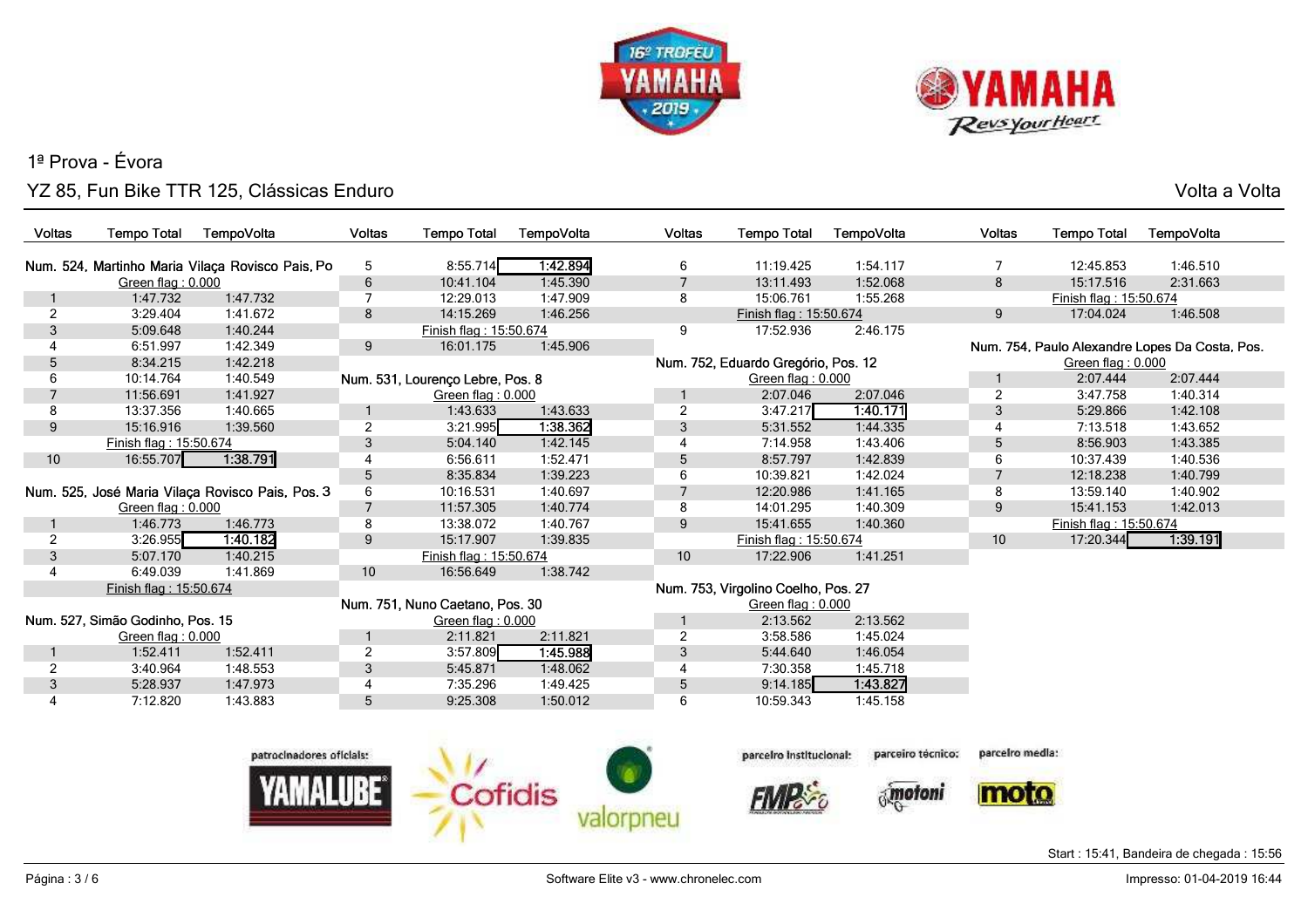



Volta a Volta

| <b>Voltas</b> | <b>Tempo Total</b>                  | TempoVolta                                      | Voltas         | <b>Tempo Total</b>                      | TempoVolta | <b>Voltas</b>  | <b>Tempo Total</b>              | TempoVolta                                      | <b>Voltas</b>   | <b>Tempo Total</b>              | TempoVolta                                    |
|---------------|-------------------------------------|-------------------------------------------------|----------------|-----------------------------------------|------------|----------------|---------------------------------|-------------------------------------------------|-----------------|---------------------------------|-----------------------------------------------|
|               |                                     | Num. 755, Vasco Miguel Batista Correia Da Fonse |                | 2:08.798                                | 2:08.798   | 5              | 10:29.953                       | 1:58.224                                        | 7               | 15:56.755                       | 2:13.766                                      |
|               | Green flag: 0.000                   |                                                 | $\overline{2}$ | 3:48.853                                | 1:40.055   | 6              | 12:26.725                       | 1:56.772                                        |                 |                                 |                                               |
|               | 2:20.341                            | 2:20.341                                        | 3              | 5:31.295                                | 1:42.442   | $\overline{7}$ | 14:27.823                       | 2:01.098                                        |                 |                                 | Num. 801, Carlos Manuel Franco Pinto, Pos. 32 |
| 2             | 4:02.936                            | 1:42.595                                        | 4              | 7:15.880                                | 1:44.585   |                | Finish flag: 15:50.674          |                                                 |                 | Green flag: 0.000               |                                               |
| 3             | 5:48.163                            | 1:45.227                                        | 5              | 8:58.488                                | 1:42.608   | 8              | 16:26.995                       | 1:59.172                                        |                 | 2:38.308                        | 2:38.308                                      |
|               | 7:32.601                            | 1:44.438                                        | 6              | 10:41.441                               | 1:42.953   |                |                                 |                                                 | $\overline{2}$  | 4:34.158                        | 1.55.850                                      |
| 5             | 9:18.846                            | 1:46.245                                        | 7              | 12:25.546                               | 1:44.105   |                |                                 | Num. 762, Francisco Maria Vicente Pedrosa, Pos. | 3               | 6:31.483                        | 1:57.325                                      |
| 6             | 11:04.007                           | 1:45.161                                        | 8              | 14:11.776                               | 1:46.230   |                | Green flag: 0.000               |                                                 | 4               | 8:29.609                        | 1:58.126                                      |
|               | 12:46.680                           | 1:42.673                                        |                | Finish flag: 15:50.674                  |            |                | 2:12.933                        | 2:12.933                                        | 5               | 10:27.203                       | 1:57.594                                      |
| 8             | 14:27.742                           | 1:41.062                                        | 9              | 15:56.614                               | 1:44.838   | $\overline{2}$ | 3:55.745                        | 1:42.812                                        | 6               | 12:23.614                       | 1:56.411                                      |
|               | Finish flag: 15:50.674              |                                                 |                |                                         |            | $\mathbf{3}$   | 5:38.928                        | 1:43.183                                        | $\overline{7}$  | 14:21.952                       | 1:58.338                                      |
| 9             | 16:11.755                           | 1:44.013                                        |                | Num. 760, Vera Caetano Marques, Pos. 35 |            |                | 7:22.146                        | 1:43.218                                        |                 | Finish flag: 15:50.674          |                                               |
|               |                                     |                                                 |                | Green flag: 0.000                       |            | 5              | 9:08.526                        | 1:46.380                                        | 8               | 16:22.940                       | 2:00.988                                      |
|               | Num. 756, Vasco Areia, Pos. 22      |                                                 |                | 2:40.443                                | 2:40.443   | 6              | 10:58.991                       | 1:50.465                                        |                 |                                 |                                               |
|               | Green flag: $0.000$                 |                                                 | 2              | 4:52.474                                | 2:12.031   |                | 12:48.016                       | 1:49.025                                        |                 | Num. 802, Filipe Pires, Pos. 31 |                                               |
|               | 2:16.278                            | 2:16.278                                        | 3              | 7:43.647                                | 2:51.173   | 8              | 14:29.550                       | 1:41.534                                        |                 | Green flag: 0.000               |                                               |
| 2             | 4:02.313                            | 1:46.035                                        | 4              | 9:56.370                                | 2:12.723   |                | Finish flag: 15:50.674          |                                                 |                 | 2:38.688                        | 2:38.688                                      |
| 3             | 5:47.642                            | 1:45.329                                        | 5              | 12:10.127                               | 2:13.757   | 9              | 16:14.974                       | 1:45.424                                        | $\overline{2}$  | 4:28.128                        | 1.49.440                                      |
|               | 7:31.492                            | 1:43.850                                        | 6              | 14:21.919                               | 2:11.792   |                |                                 |                                                 | 3               | 6:18.490                        | 1:50.362                                      |
| 5             | 9:19.383                            | 1:47.891                                        |                | Finish flag: 15:50.674                  |            |                | Num. 774, Gonçalo Rosa, Pos. 34 |                                                 | 4               | 8:12.631                        | 1:54.141                                      |
| 6             | 11:03.787                           | 1:44.404                                        | 7              | 16:37.333                               | 2:15.414   |                | Green flag: 0.000               |                                                 | 5               | 10:08.133                       | 1:55.502                                      |
|               | 12:48.681                           | 1:44.894                                        |                |                                         |            |                | 2:45.229                        | 2:45.229                                        | 6               | 12:06.570                       | 1:58.437                                      |
| 8             | 14:35.229                           | 1:46.548                                        |                | Num. 761, Pedro Ruivo, Pos. 33          |            | $\overline{2}$ | 4:53.157                        | 2:07.928                                        | $\overline{7}$  | 14:02.763                       | 1:56.193                                      |
|               | Finish flag: 15:50.674              |                                                 |                | Green flag: 0.000                       |            | 3              | 7:02.407                        | 2:09.250                                        |                 | Finish flag: 15:50.674          |                                               |
| 9             | 16:20.398                           | 1:45.169                                        |                | 2:27.985                                | 2:27.985   | 4              | 9:14.501                        | 2:12.094                                        | 8               | 16:03.601                       | 2:00.838                                      |
|               |                                     |                                                 | $\overline{2}$ | 4:27.650                                | 1:59.665   | 5              | 11:28.382                       | 2:13.881                                        |                 |                                 |                                               |
|               | Num. 759, Tiago Nascimento, Pos. 14 |                                                 | 3              | 6:29.802                                | 2:02.152   | 6              | 13:42.989                       | 2:14.607                                        |                 |                                 |                                               |
|               | Green flag: 0.000                   |                                                 | 4              | 8:31.729                                | 2:01.927   |                | Finish flag: 15:50.674          |                                                 |                 |                                 |                                               |
|               |                                     |                                                 |                |                                         |            |                |                                 |                                                 |                 |                                 |                                               |
|               |                                     |                                                 |                |                                         |            |                |                                 |                                                 |                 |                                 |                                               |
|               |                                     | patrocinadores oficiais:                        |                | $\mathbf{r}$ . The same                 |            |                | parceiro institucional:         | parceiro técnico:                               | parcelro media: |                                 |                                               |



parcelro Institucional:

**FIVIR** 

parceiro media

 $\sqrt{\frac{1}{2}}$ 



Start : 15:41, Bandeira de chegada : 15:56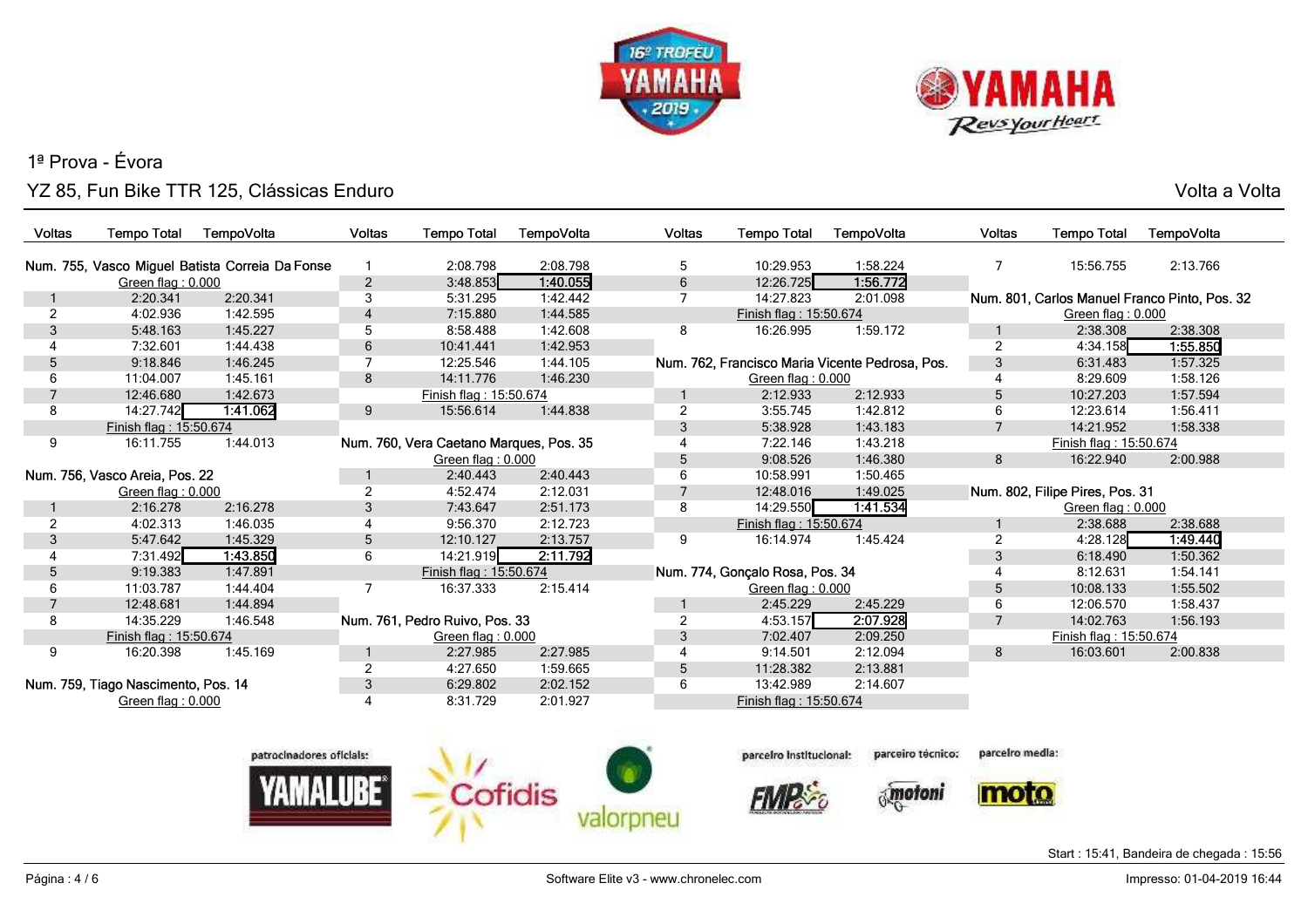



Volta a Volta

| Voltas | <b>Tempo Total</b>                        | TempoVolta | Voltas         | <b>Tempo Total</b>     | TempoVolta | Voltas | <b>Tempo Total</b> | TempoVolta | Voltas | <b>Tempo Total</b> | TempoVolta |
|--------|-------------------------------------------|------------|----------------|------------------------|------------|--------|--------------------|------------|--------|--------------------|------------|
|        | Num. 803, Miguel Santos, Pos. 26          |            |                | 2:25.405               | 2:25.405   |        |                    |            |        |                    |            |
|        | Green flag: 0.000                         |            | $\overline{2}$ | 4:08.546               | 1:43.141   |        |                    |            |        |                    |            |
|        | 2:29.390                                  | 2:29.390   | 3              | 5:50.786               | 1:42.240   |        |                    |            |        |                    |            |
|        | 4:15.179                                  | 1:45.789   | 4              | 7:33.597               | 1:42.811   |        |                    |            |        |                    |            |
| 3      | 6:00.971                                  | 1:45.792   | 5              | 9:18.276               | 1:44.679   |        |                    |            |        |                    |            |
|        | 7:48.046                                  | 1:47.075   | 6              | 11:00.594              | 1:42.318   |        |                    |            |        |                    |            |
| 5      | 9:37.385                                  | 1:49.339   |                | 12:43.486              | 1:42.892   |        |                    |            |        |                    |            |
| 6      | 11:25.070                                 | 1:47.685   | 8              | 14:27.518              | 1:44.032   |        |                    |            |        |                    |            |
|        | 13:12.487                                 | 1:47.417   |                | Finish flag: 15:50.674 |            |        |                    |            |        |                    |            |
| 8      | 14:58.341                                 | 1:45.854   | 9              | 16:13.759              | 1:46.241   |        |                    |            |        |                    |            |
|        | Finish flag: 15:50.674                    |            |                |                        |            |        |                    |            |        |                    |            |
| 9      | 16:45.217                                 | 1:46.876   |                |                        |            |        |                    |            |        |                    |            |
|        | Num. 804, Pedro Flores Alexandre, Pos. 16 |            |                |                        |            |        |                    |            |        |                    |            |
|        | Green flag: 0.000                         |            |                |                        |            |        |                    |            |        |                    |            |
|        | 2:22.268                                  | 2:22.268   |                |                        |            |        |                    |            |        |                    |            |
|        | 4:03.336                                  | 1:41.068   |                |                        |            |        |                    |            |        |                    |            |
| 3      | 5:46.955                                  | 1:43.619   |                |                        |            |        |                    |            |        |                    |            |
| 4      | 7:28.310                                  | 1:41.355   |                |                        |            |        |                    |            |        |                    |            |



1:42.952

1:42.168

1:41.673

1:42.967

1:44.786



parcelro Institucional:

parcelro media: parceiro técnico:



moto

Start : 15:41, Bandeira de chegada : 15:56

5 9:11.262<br>6 10:53.430

6 10:53.430<br>7 12:35.103

8 14:18.070

9 16:02.856

Num. 805, Tiago Guedes, Pos. 20

12:35.103

Finish flag : 15:50.674